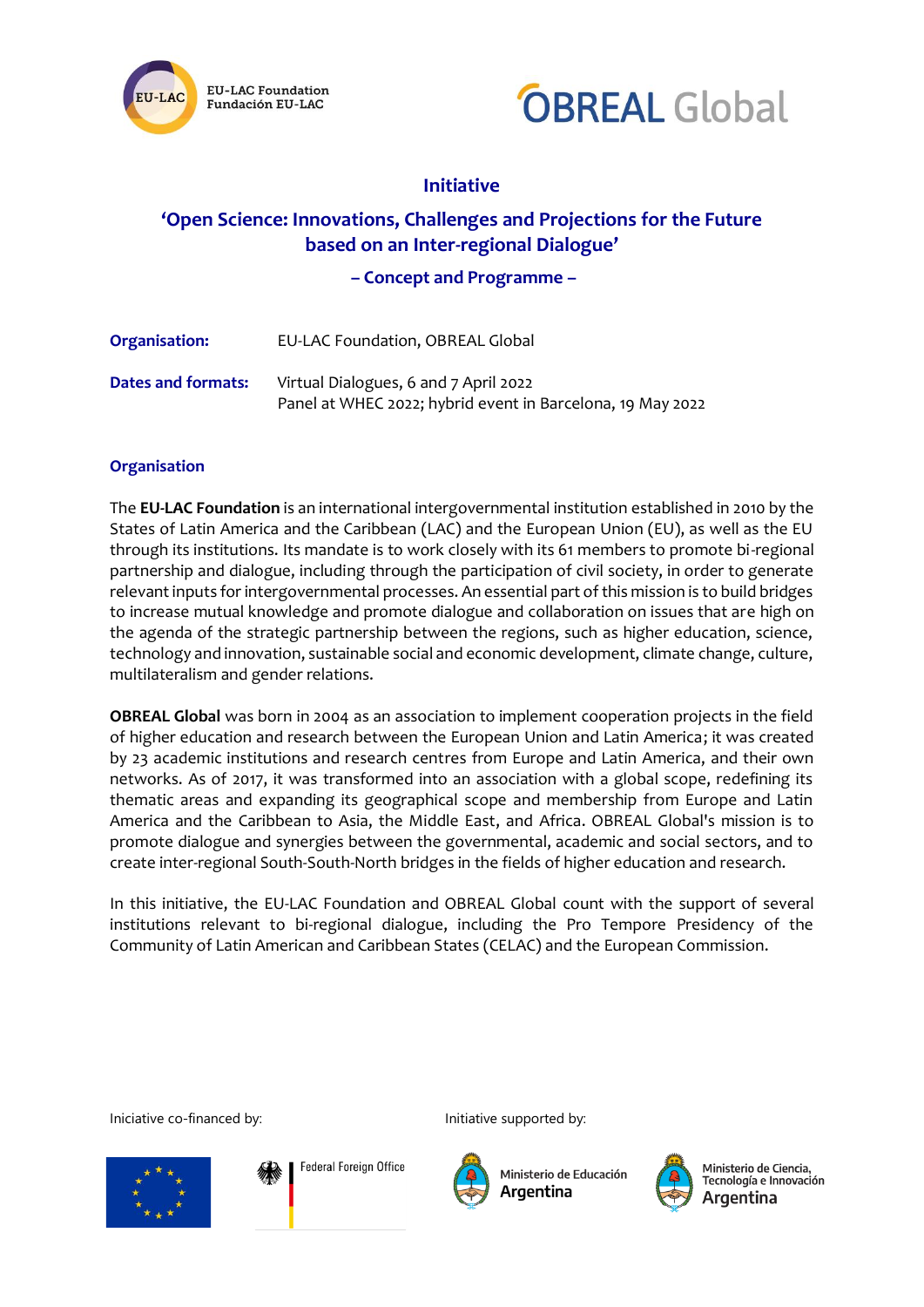# **Introduction: Open Science and inter-regional dialogue**

**Open Science** is a key tool for academic cooperation, information sharing and inclusive policymaking in science and research. **The UNESCO Recommendation on Open Science, approved on November 23, 2021, defines it as "***an inclusive construct that combines various movements and practices aiming to make multilingual scientific knowledge openly available, accessible and reusable for everyone, to increase scientific collaborations and sharing of information for the benefits of science and society, and to open the processes of scientific knowledge creation, evaluation and communication to societal actors beyond the traditional scientific community***"** 1 . In this way, open science is highlighted in the current context by its importance in today's world where challenges are global, and the key to solving these challenges often comes from the scientific communities which require access to data and literature in an open, fair, and shared way. Moreover, the Recommendation highlights that the need to promote and implement Open Science practices becomes ever more present today with the widening inequalities resulting from the Covid-19 pandemic and the climate crisis.

There are different and incipient initiatives of exchange and cooperation in Open Science between institutions and networks in the EU and LAC and other regions of the world.<sup>2</sup> It is in this context of dialogue and collective construction in which this initiative of the EU-LAC Foundation and OBREAL Global is inserted. With this initiative, its promoters aim to facilitate a space that multiplies exchanges, favours training and promotes knowledge of the tools for the practice of Open Science. Ultimately, the aim is to facilitate synergies that allow the involvement of institutions and experts in the field from LAC, the EU and other regions.

### **Specific context**

Open science has risen to the top of the international scientific agenda because of its relevance for research and equal access to knowledge and scientific production. In the context of the Covid-19 pandemic, the Directors-General of UNESCO, the World Health Organization, and the United Nations High Commissioner for Human Rights issued a call for open, inclusive and collaborative science, in direct linkage with Article 27 of the Universal Declaration of Human Rights.<sup>3</sup> As a result, UNESCO's Member States commissioned the organisation to lead the process of drafting a Recommendation on Open Science. UNESCO conducted a global survey and a series of regional consultations. Recently, on November 23, 2021, the Recommendation was approved at the UNESCO General Assembly by government representatives, and Member States are expected to apply the provisions of the Recommendation to give effect, in their respective territories, to the principles and actions proposed in the document.

<sup>&</sup>lt;sup>1</sup>See: <u><https://unesdoc.unesco.org/ark:/48223/pf0000379949.locale=en></u>

 $<sup>2</sup>$  An example of this is the existing forums for dialogue and exchange between networks such as La</sup> Referencia, OpenAIRE and COAR. See: [https://www.openaire.eu/la-referencia-workshop-costa](https://www.openaire.eu/la-referencia-workshop-costa-rica?highlight=WyJsYSIsInJlZmVyZW5jaWEiLCJsYSByZWZlcmVuY2lhIl0=)[rica?highlight=WyJsYSIsInJlZmVyZW5jaWEiLCJsYSByZWZlcmVuY2lhIl0=](https://www.openaire.eu/la-referencia-workshop-costa-rica?highlight=WyJsYSIsInJlZmVyZW5jaWEiLCJsYSByZWZlcmVuY2lhIl0=)

<sup>&</sup>lt;sup>3</sup> Universal Declaration of Human Rights – Article 27: (1) Everyone has the right freely to participate in the cultural life of the community, to enjoy the arts and to share in scientific advancement and its benefits (2) Everyone has the right to the protection of the moral and material interests resulting from any scientific, literary or artistic production of which he is the author.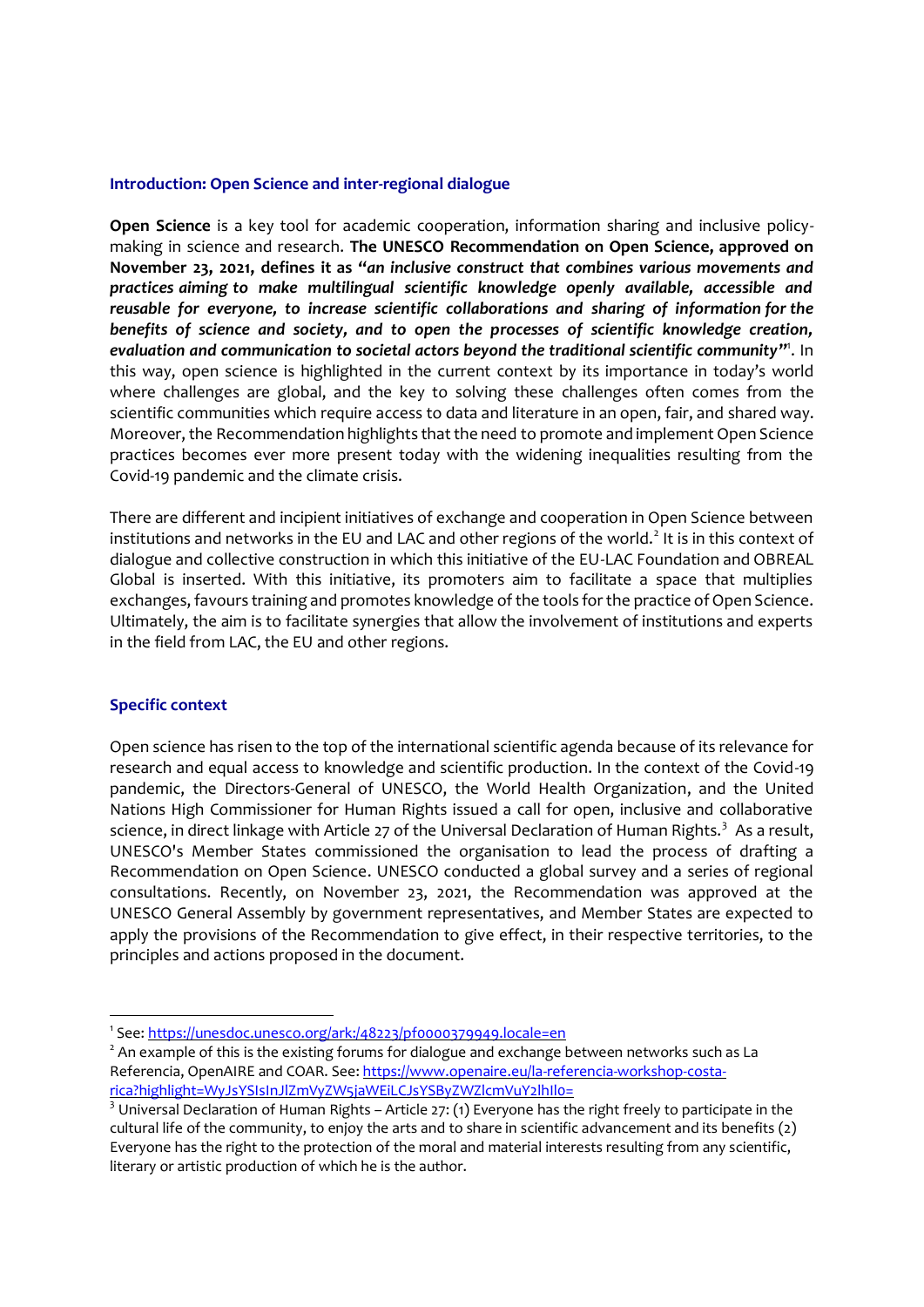The European Union (EU) and Latin America and the Caribbean (LAC) have an important track record in Open Science. Both regions were actively involved in the elaboration of the UNESCO Open Science Recommendation.<sup>4</sup> In addition, both regions have developed several initiatives related to Open Science, and many of these initiatives go beyond regional borders and allow interaction between the two regions and with other regions of the world.

Latin America has been characterised by a strong tradition of promoting open access publishing, fostering digital repositories and promoting open data public policies. During the 2018 Open Science Forum Latin America and the Caribbean (CILAC Forum), participants drafted the Panama Declaration on Open Science, which highlights the importance of Open Science in building more just and sustainable societies and offers recommendations on the implementation of instruments and policies promoting Open Science.<sup>5</sup> In addition, in 2020, the UNESCO office in Montevideo together with the CILAC Forum organised a Regional Consultation in preparation for the UNESCO Recommendation on Open Science.

Specifically, since the end of the 1990s, a series of initiatives have been developed in Latin America aimed at making scientific and technological knowledge accessible to all. As outstanding examples, we can mention the SciELO $^6$  platform based in Brazil, the Redalyc Scientific Information System $^7$ based in Mexico, and the LA Referencia<sup>8</sup> repository network. These platforms, repositories and networks have grown exponentially, which, on the one hand, reflects the need of Latin American researchers and institutions to share information and access knowledge that is often transmitted in commercial spaces (publishing houses, data banks, media) and thus to avoid that the availability of financial resources becomes a necessary condition for academic production and publication. On the other hand, it reflects the political will of some states in the region <sup>9</sup>to promote a form of knowledge production and management oriented towards the dissemination and public impact of science. In this sense, aimed at promoting tools that facilitate the exercise of Open Science. In this sense, several countries in the region have developed public policies aimed at promoting instruments that facilitate the exercise of Open Science. $^{10}$ 

The EU has also defined and implements its own open science policy. The European Commission's Directorate-General for Research and Innovation has included open science as part of its "2020- 2024 Strategy" and has therefore created eight action lines that are key to fulfilling its policy in this subject matter. These action lines are related, for example, to open data/FAIR (findability, accessibility, interoperability and reuse of data), the European Open Science Cloud (a platform aimed at storing, sharing, processing and reusing digital research objects), next-generation metrics,

<https://portal.concytec.gob.pe/images/stories/images2013/portal/areas-institucion/dsic/ley-30035.pdf> and [https://repositoriosdigitales.mincyt.gob.ar/files/Boletin\\_Oficial\\_Resolucion\\_753.pdf](https://repositoriosdigitales.mincyt.gob.ar/files/Boletin_Oficial_Resolucion_753.pdf)

<sup>&</sup>lt;sup>4</sup> See: [https://council.science/current/news/unesco-science-commission-adopts-open-science](https://council.science/current/news/unesco-science-commission-adopts-open-science-recommendation/)[recommendation/](https://council.science/current/news/unesco-science-commission-adopts-open-science-recommendation/)

<sup>&</sup>lt;sup>5</sup> See: <http://forocilac.org/declaracion-de-panama-sobre-ciencia-abierta/>

<sup>&</sup>lt;sup>6</sup> See: <u>https://scielo.org/en</u>/

<sup>&</sup>lt;sup>7</sup> See: <https://www.redalyc.org/>

<sup>&</sup>lt;sup>8</sup> See: <u><https://www.lareferencia.info/en/></u>

<sup>&</sup>lt;sup>9</sup> Mexico, Brazil, Peru and Argentina developed public policies in this regard. It is worth mentioning that the Republic of Argentina and the Republic of Peru are among the few countries in the world that have developed a specific legislation for the management of data systems and repositories. Peru has had specific legislation since 2013, and Argentina since 2014. See:

<sup>10</sup> See: <https://blogs.iadb.org/conocimiento-abierto/es/el-estatus-ciencia-abierta-americalatina/>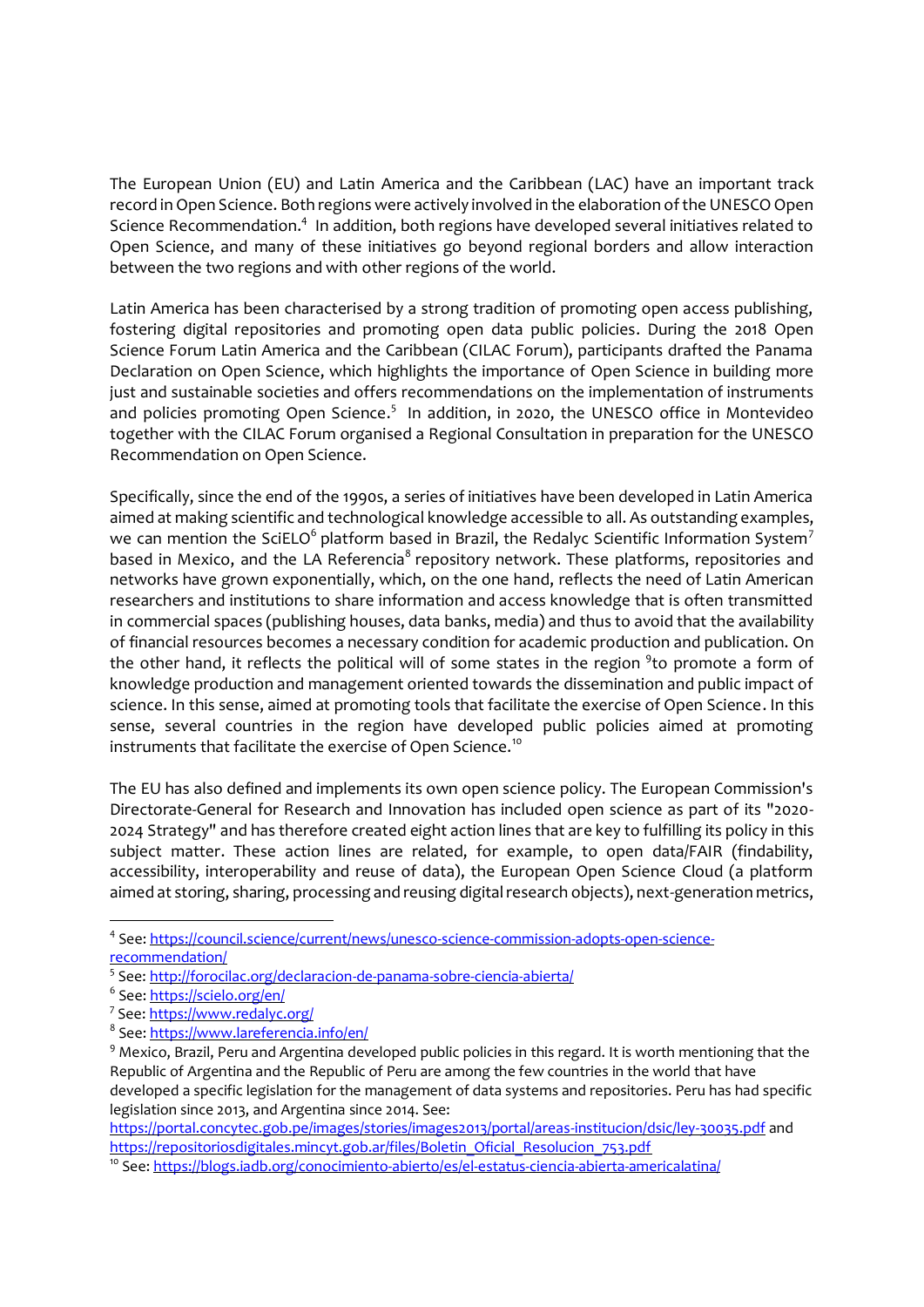and citizen science. In addition, all EU research and innovation funding programs - such as, for instance, Horizon Europe - are required to follow an Open Science framework, allowing a very large flow of research to be carried out under EU open science policies, making the resulting publications publicly available.<sup>11</sup>

Europe's main university have taken a position on Open Science. Analyses were elaborated on the fundamental pillars of Open Science as well as recommendations and roadmaps for universities to facilitate the transition to Open Science.<sup>12</sup> Based on the assumption that immediate free access to new scientific discoveries is of great importance for the progress of science and for society, and that the faster and more widely research results are received and discussed, the faster other scientists can build on them, several EU Member States and Research Councils have adopted ambitious policies and plans in this area, facilitating the unhindered dissemination of the results, methods and products of scientific research. 13

At the level of bi-regional EU-CELAC cooperation, Open Science has also been given a particular role in recent times. The cooperation in the field of science, technology and innovation is structured on the basis of the EU-CELAC Joint Initiative on Research and Innovation (JIRI), whose last dialogue was the Eighth Senior Officials Meeting on Science and Technology in 2020. This meeting approved the "Strategic Roadmap 2021-2023 for the implementation of the Brussels Declaration and the CELAC-EU Action Plan on Science, Technology and Innovation", section 12 of which focuses on open science.<sup>14</sup>

# **UNESCO World Higher Education Conference 2022**

The Recommendation on Open Science recently adopted by UNESCO Member States will play an important role in the framework of the Third World Higher Education Conference (WHEC2022) which will be held in Barcelona on May 18-20, 2022 in collaboration with the Spanish Government, the Generalitat de Catalunya, the City Council and the Deputation of Barcelona, and with GUNi/ACUP (Global University Network for Innovation / Catalan Association of Public Universities) as the local responsible for the organisation. This Conference aims to bring together all relevant actors in order to define and prepare a roadmap for a new era of Higher Education to respond to the challenges faced by humanity and the planet, paying special attention to the global disruption created by the Covid-19 pandemic. It will focus on both higher education systems (standards, policies, structures, stakeholders) and institutions (universities, specialised entities, networks) and

- <sup>13</sup> See, for instance: [https://www.openscience.nl/en/national-platform-open-science/national-plan-open](https://www.openscience.nl/en/national-platform-open-science/national-plan-open-science)[science;](https://www.openscience.nl/en/national-platform-open-science/national-plan-open-science) [https://www.bmbf.de/bmbf/de/forschung/digitale-wirtschaft-und-gesellschaft/open-access/open](https://www.bmbf.de/bmbf/de/forschung/digitale-wirtschaft-und-gesellschaft/open-access/open-access_node)[access\\_node;](https://www.bmbf.de/bmbf/de/forschung/digitale-wirtschaft-und-gesellschaft/open-access/open-access_node) [https://www.wissenschaftsrat.de/download/2022/9477-22.pdf?\\_\\_blob=publicationFile&v=12;](https://www.wissenschaftsrat.de/download/2022/9477-22.pdf?__blob=publicationFile&v=12) <https://www.ouvrirlascience.fr/second-national-plan-for-open-science/>  $14$  See:
- [https://ec.europa.eu/info/sites/default/files/research\\_and\\_innovation/strategy\\_on\\_research\\_and\\_innovatio](https://ec.europa.eu/info/sites/default/files/research_and_innovation/strategy_on_research_and_innovation/documents/eu-celac_strategic-roadmap-2021-2023.pdf) [n/documents/eu-celac\\_strategic-roadmap-2021-2023.pdf](https://ec.europa.eu/info/sites/default/files/research_and_innovation/strategy_on_research_and_innovation/documents/eu-celac_strategic-roadmap-2021-2023.pdf)

<sup>11</sup> See: [https://ec.europa.eu/info/research-and-innovation/strategy/strategy-2020-2024/our-digital](https://ec.europa.eu/info/research-and-innovation/strategy/strategy-2020-2024/our-digital-future/open-science_en)[future/open-science\\_en](https://ec.europa.eu/info/research-and-innovation/strategy/strategy-2020-2024/our-digital-future/open-science_en)

<sup>&</sup>lt;sup>12</sup> See, for instance: <https://eua.eu/issues/21:open-science.html> or [https://www.leru.org/publications/open](https://www.leru.org/publications/open-science-and-its-role-in-universities-a-roadmap-for-cultural-change)[science-and-its-role-in-universities-a-roadmap-for-cultural-change](https://www.leru.org/publications/open-science-and-its-role-in-universities-a-roadmap-for-cultural-change)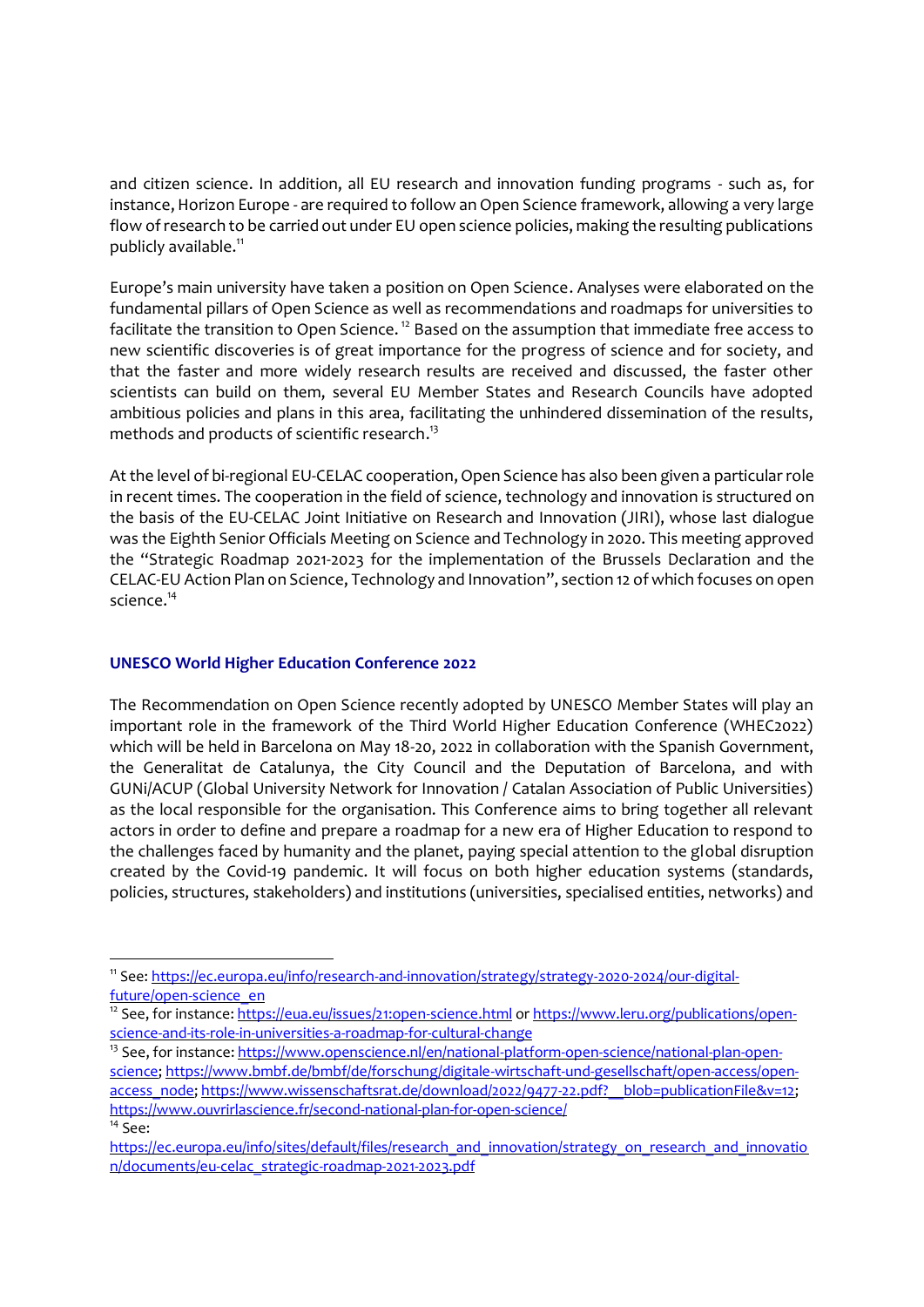will offer new insights and the opportunity to create new partnerships of the global higher education community in support for the 2030 Agenda.<sup>15</sup>

UNESCO extended an invitation to the EU-LAC Foundation to organise a panel on open science at this Conference, so the present initiative will have a first culmination with the organisation of a multi-regional panel on the subject.

# **Objectives of the initiative**

Against this background, the EU-LAC Foundation and OBREAL Global, together with partners from different regions, are organizing the Initiative "Open Science: Innovations, Challenges and Projections for the Future based on an Inter-regional Dialogue", which will have the following objectives:

- To provide spaces for dialogue, synergies, and training among institutions, professionals and experts in the field of Open Science from LAC, the EU and other regions, in order to increase connections, collaborations and synergies among these actors;
- Collect proposals from institutions and experts participating in a series of two virtual dialogues regarding tools, technical solutions, and public policies relevant to the different regional and national contexts to help make the UNESCO Recommendation on the exercise and promotion of Open Science;
- Develop relevant inputs for the Third UNESCO World Higher Education Conference (WHEC 2022) based on the results of the reflections generated during two previously organised Virtual Dialogues;
- Enhance EU-CELAC bi-regional dialogue and cooperation on in the practice of Open Science.

### **Invited Institutions and Participants**

The EU-LAC Foundation and OBREAL Global and their partners from different regions invite a group of leading institutions, professionals, and experts from LAC, the EU, Africa and Asia to (i) two initial online dialogues that will serve to organise a discussion about tools, technical solutions, and public policies in the realm of Open Science. Those discussions will be reflected in (ii) a document that will serve as an input for the WHEC2022 discussions, and on the basis of which (iii) an interregional Panel promoted by the EU-LAC Foundation and OBREAL Global will be organised as part of the official programme of the UNESCO conference.

<sup>&</sup>lt;sup>15</sup> See: <https://en.unesco.org/news/unesco-world-higher-education-conference-2022>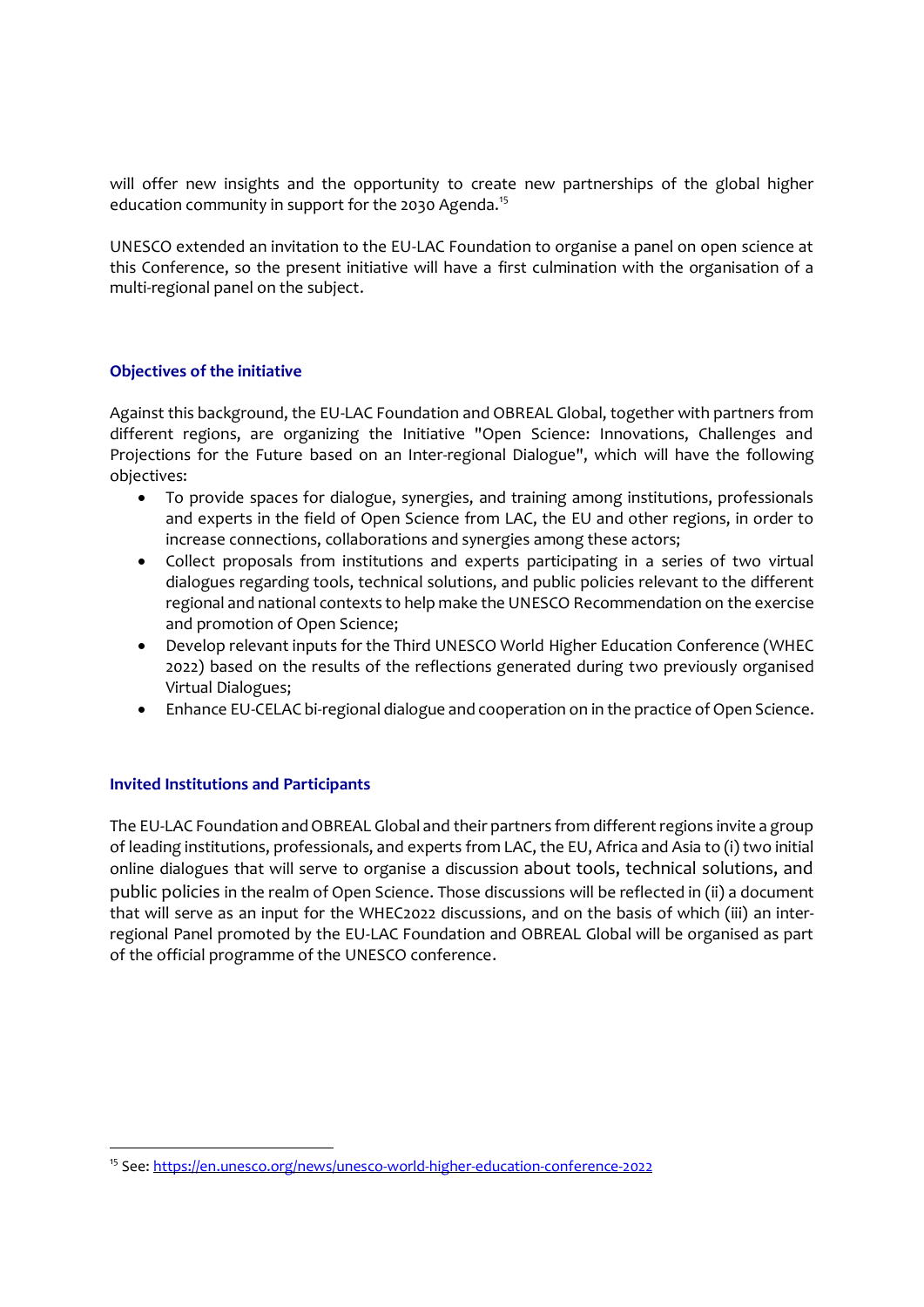### **Roadmap of the initiative**

### **1) Virtual Dialogue 1: Tools and Policies to Promote Open Access, Open Data and Open Education**

# **Wednesday, April 6th, 2022 16:00-18:30 (CEST) // 11:00-13:30 (time in Argentina)**

*Moderation: Dr Nicolás Patrici, OBREAL Global & Dr Anna Barrera, EU-LAC Foundation*

#### **16:00 - 16:20 Welcoming remarks and brief introduction**

- **Prof. Ramon Torrent** President, OBREAL Global
- **Dr Adrián Bonilla** Executive Director, EU-LAC Foundation
- **Dr Daniel Fernando Filmus** Minister of Science, Technology and Innovation, Argentina (in representation of the PPT CELAC)
- **Ms María Cristina Russo** Director for Global Approach & International Cooperation in R&I, DG Research and Innovation, European Commission

#### **16:20 - 16:40 Tools and Policies to Promote Open Access, Open Data and Open Education**

*Political perspectives from the CELAC and the EU*

- **Ms Paola Azrilevich** Ministry of Science, Technology and Innovation, Argentina
- **Ms Alea López de San Román** Open Science Unit, Directorate General for Research and Innovation, European Commission
- **16:40 - 18:00** *Perspectives from knowledge producers and decision makers from the CELAC and the EU*
	- **Dr Dominique Babini** Advisor to the Latin American Council of Social Sciences (CLACSO) in Open Science
	- **Dr Paul Ayris**  Co-Chair of the League of European Research Universities (LERU) INFO Community and **Dr Ignasi Labastida** – Chair of the League of European Research Universities (LERU) Information and Open Access Policy Group
	- **Dr Donovan Campbell** Head of Department of Geography and Geology at the University of the West Indies (UWI) Mona Campus in Jamaica
	- **Dr Oscar Domínguez** President of the Latin American and Caribbean Higher Education Area (ENLACES), Executive Director of the Colombian Association of Universities (ASCUN)
	- **Dr Joan Gómez Pallarès** Director General for Research, Generalitat de Catalunya
	- **Mr Lautaro Matas** Executive Secretary and Technical Manager of the Open Access to Science Repositories Network - LA Referencia

#### **18:00 – 18:10** *Perspectives from India*

• **Prof. Krishna Ganesh** – Director of the Indian Institute of Science Education and Research (IISER), Tirupati, Andra Pradesh, India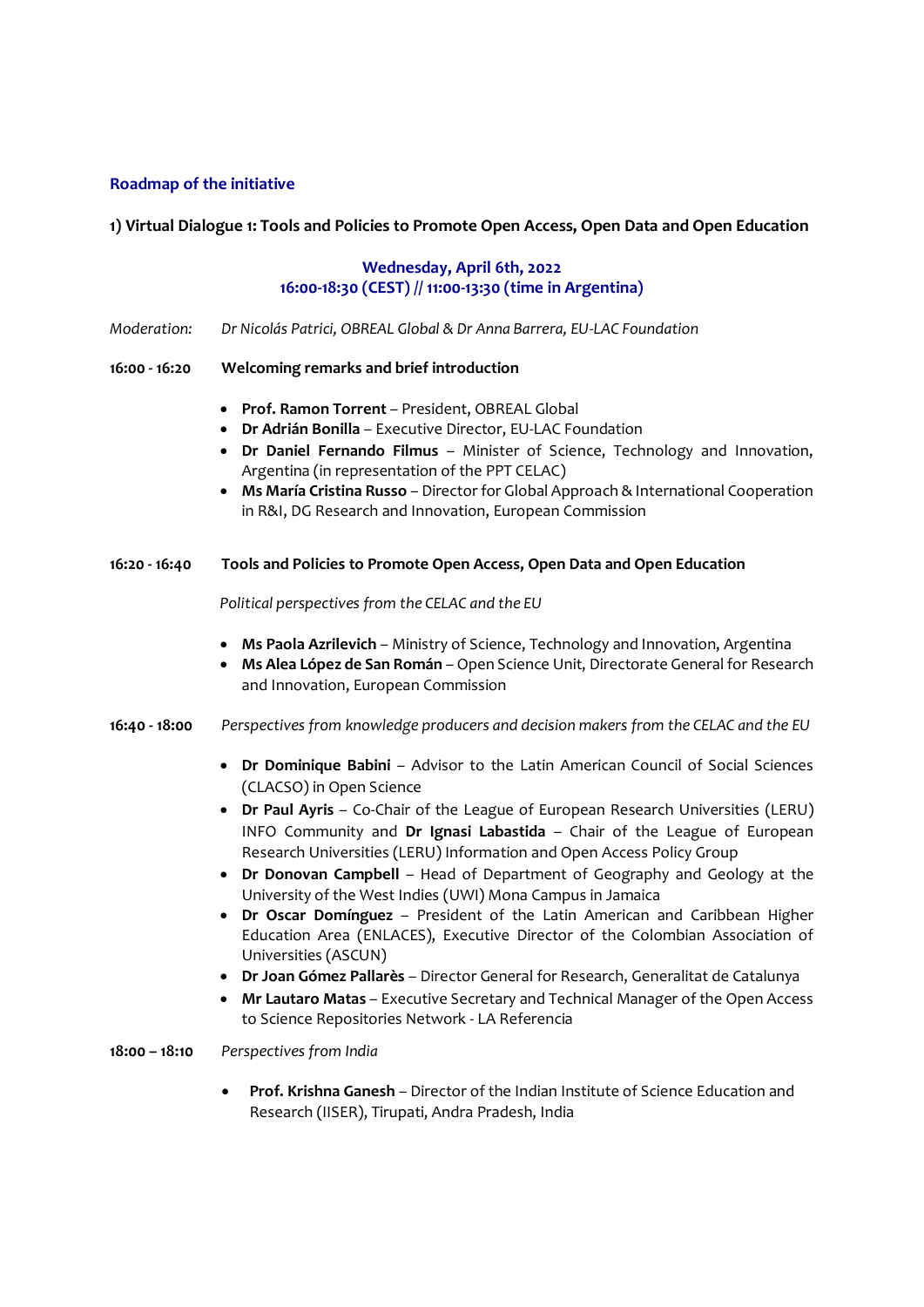## **18:10 - 18:25** *Open discussion, based on questions and comments from participants who are invited to formulate their questions in the Q&A tool of the zoom platform*

- **18:25 - 18:30 Wrap-up of first Virtual Dialogue**
	- **Dr Adrián Bonilla** Executive Director, EU-LAC Foundation

### **2) Virtual Dialogue 2: New trends in the evaluation of research and academic merits**

## **Thursday, April 7th, 2022 16:00-18:30 (CEST) // 11:00-13:30 (time in Argentina)**

- *Moderation: Dr Anna Barrera, EU-LAC Foundation & Dr Nicolás Patrici, OBREAL Global*
- **16:00 – 16:05 Welcoming remarks and brief introduction**
	- **Dr Adrián Bonilla** Executive Director, EU-LAC Foundation
- **16:05 – 16:25 New trends in the evaluation of research and academic merits**

*Political perspectives from the CELAC and the EU*

- **Ms Marina Larrea** National Directorate for International Cooperation, Ministry of Education, Argentina
- **Mr Michael Arentoft / Mr Jean Emmanuel Faure** Unit for Open Science, Directorate General for Research and Innovation, European Commission
- **16:25 – 18:00** *Perspectives from evaluators and those being evaluated in CELAC and EU* 
	- **Dr Bianca Amaro** President of the Open Access to Science Repositories Network LA Referencia
	- **Prof. Sarah de Rijcke** Professor of Science, Technology and Innovation Studies, Scientific Director of the Centre for Science and Technology Studies (CWTS), Leiden University, Co-chair of the Research on Research Institute (RoRI)
	- **Dr Rainer Lange**  Head of Research Policy Department, German Council for Science and Humanities
	- **Prof. Daniel Antenucci**  CONICET / University of Mar del Plata, Argentina
	- **Prof. Ernest Abadal** Vice-Rector assigned to the Rector and for Teaching and Research Staff, University of Barcelona
	- **Dr Laura Rovelli** Coordinator of the Latin American Forum on Scientific Evaluation of the Latin American Social Science Council (FOLEC/CLACSO)
	- **Prof. Pastora Martínez Samper**  Member of EUA Expert Group on Science 2.0 and Open Science; Chair of the EUA Expert Subgroup on Research Assessment; Vice President for Globalisation and Cooperation - Universitat Oberta de Catalunya (UOC)
	- **Prof. Bert Overlaet**  Chair of the League of European Research Universities (LERU) Careers of Researchers & HR Policy Group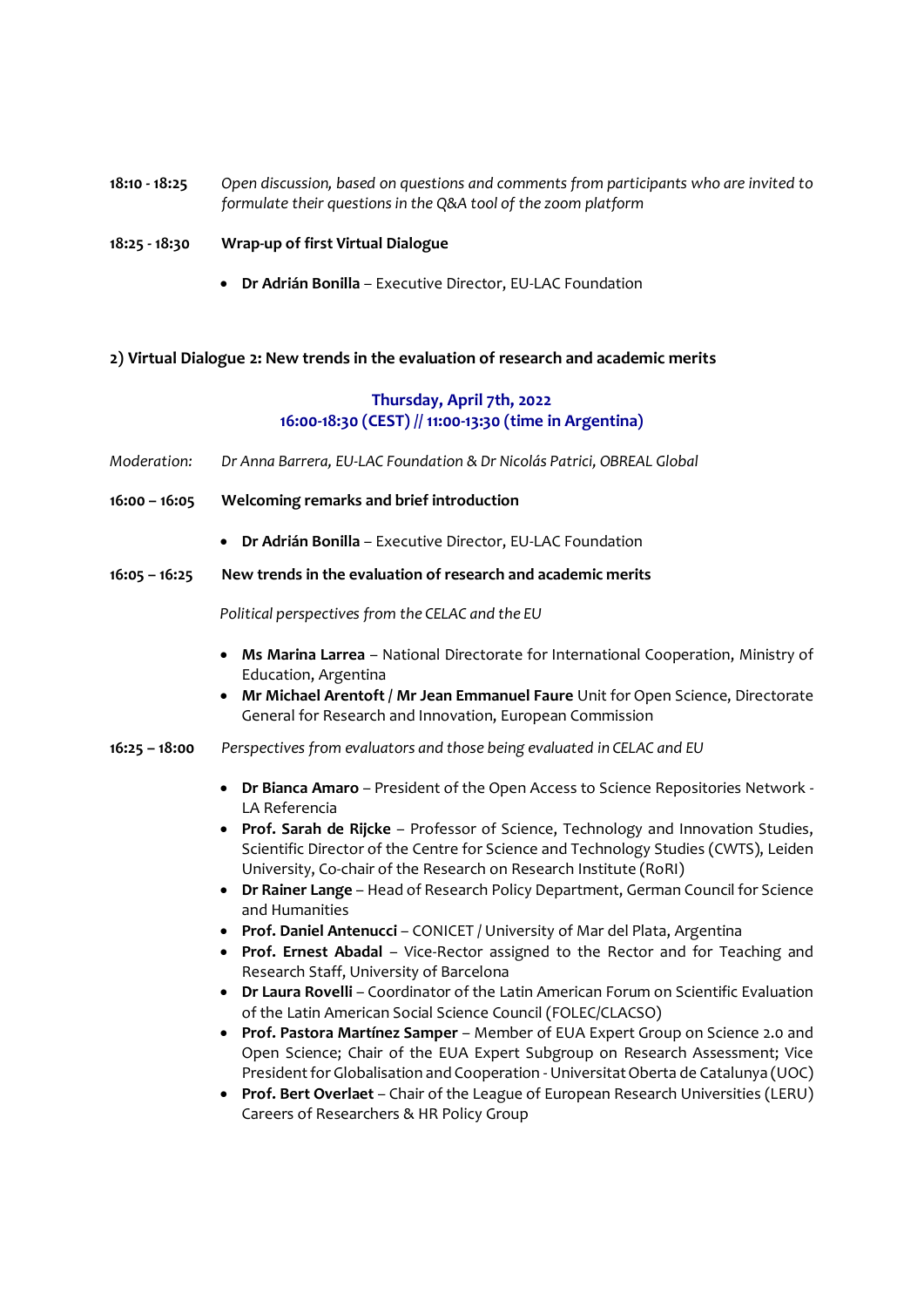### **18:00 – 18:10** *Perspectives from Kenya*

- **Ms Joy Owango**  Executive Director, Training Centre in Communication, University of Nairobi, Kenya
- **18:10 – 18:25** *Open discussion, based on questions and comments from participants who are invited to formulate their questions in the Q&A tool of the zoom platform*
- **18:25 – 18:30 Wrap-up of second Virtual Dialogue and final reflections**
	- **Prof. Ramon Torrent** President, OBREAL Global

# **3) Report**

After the two Virtual Dialogues, one of the institutions supporting the initiative -the Ibero-American Institute of Berlin (IAI), member of OBREAL Global - will produce a report systematising the arguments and proposals discussed in the webinars. This document will be widely disseminated and sent to the organisers of WHEC2022 as a "knowledge product" and genuine input for the "roadmap for a new era of higher education" that UNESCO intends to design after this Conference.

# **4) Panel at the Third UNESCO World Higher Education Conference (WHEC2022)**

The present initiative will have a first culmination with the organisation of a multi-regional panel on the subject. The panel will take up the results of the two Virtual Dialogues and the content of the report previously prepared in order to put forward proposals to increase and energise interregional cooperation on Open Science and jointly build the desired changes, innovations, and synergies.

# **Thursday, May 19th , 2022 (16:30-17:30 CEST) hybrid event (physical participation in Barcelona and virtual attendance)**

- **16:30 - 16:40 Brief introduction**
	- **Dr Adrián Bonilla** Executive Director, EU-LAC Foundation
- **16:40 - 17:25 Innovations and proposals for inter-regional cooperation in Open Science: The perspective of universities and the promotion of open science for inter-regional dialogue**
	- Participant 1: LERU / EUA
	- **Dr Oscar Domínguez** President of the Latin American and Caribbean Higher Education Area (ENLACES)
	- **Prof. Olusola Oyewole** Secretary General of the Association of African Universities (AAU)
	- Participant 4: India / ASEAN